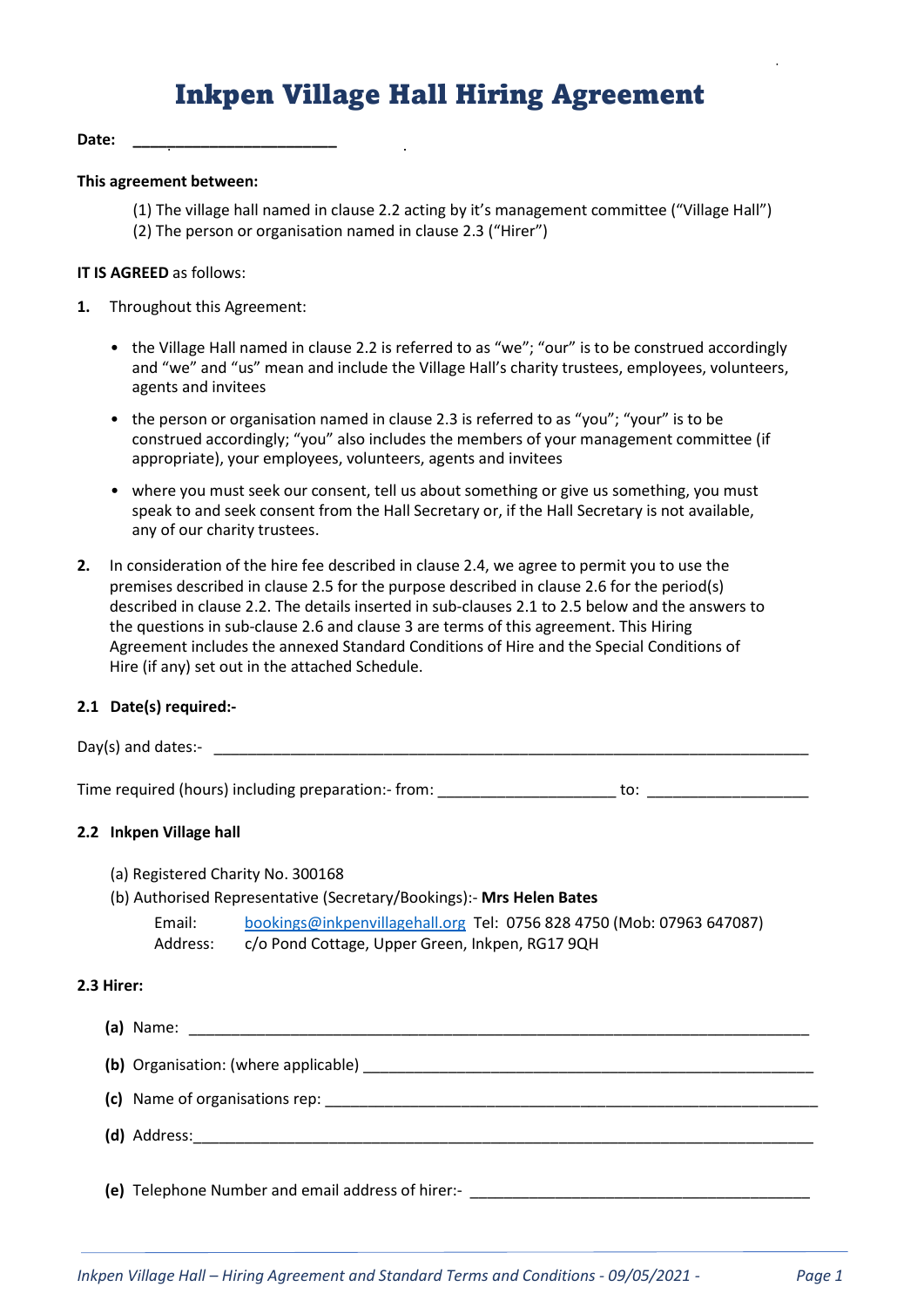#### 2.4 Hire Fee:

| (a) <b>Hall Hire</b> Hourly rate $(f15/hour)$ hours x £15 :- $f$         |       |
|--------------------------------------------------------------------------|-------|
| Day rate $(9-5pm - £80)$                                                 |       |
| Wedding package (Friday 1pm-Sunday 1pm) - £600                           |       |
| Marquee hire (£75 per day or for wedding package duration) $E$           |       |
| Projector use (£15 for duration)                                         |       |
| Crockery/Cutlery/Glassware Tables/Chairs/PA system/<br>Kitchen equipment | £ FOC |
| <b><i>*TOTAL HIRE FEE:</i></b>                                           |       |

Deposit should be at least one half of the total hire fee as shown above and is payable 30 days before event commencement with balance due on day of hire.

BALANCE DUE :  $\qquad \qquad \text{f}$ 

Balance is due on or before the conclusion of the event for which the premises are hired (the deposit having been paid on the signing hereof).

(b) Refundable Damage Deposit also payable at time of booking  $£ 200$ 

This damage deposit fee which is separate to the booking deposit will be refunded within 14 days of the termination of the period of hire provided that no damage or loss has been caused to the premises and/or contents nor complaints made to us about noise or other disturbance during the period of the hiring as a result of the hiring. Some or all of the deposit may also be withheld if the premises and contents have not been restored to a clean and tidy condition at the end of the hire period or the premises have not been left in a secure state.

Payments where possible is preferred by Bank Transfer to the account below. Please send a payment advice to bookings@inkpenvillagehall.org at time of your payment by Bank Transfer so there is no delay in processing your booking.

TSB Plc Hungerford Account Name: Inkpen Village Hall Account Number: 00070183 Sort Code: 30-94-46

Where bank transfer is not possible, cheques payable please to Inkpen Village Hall and sent c/o Helen Bates, Pond Cottage, Upper Green, Inkpen, RG17 9QH. Sorry we no longer accept cash.

Please use date of booking as reference.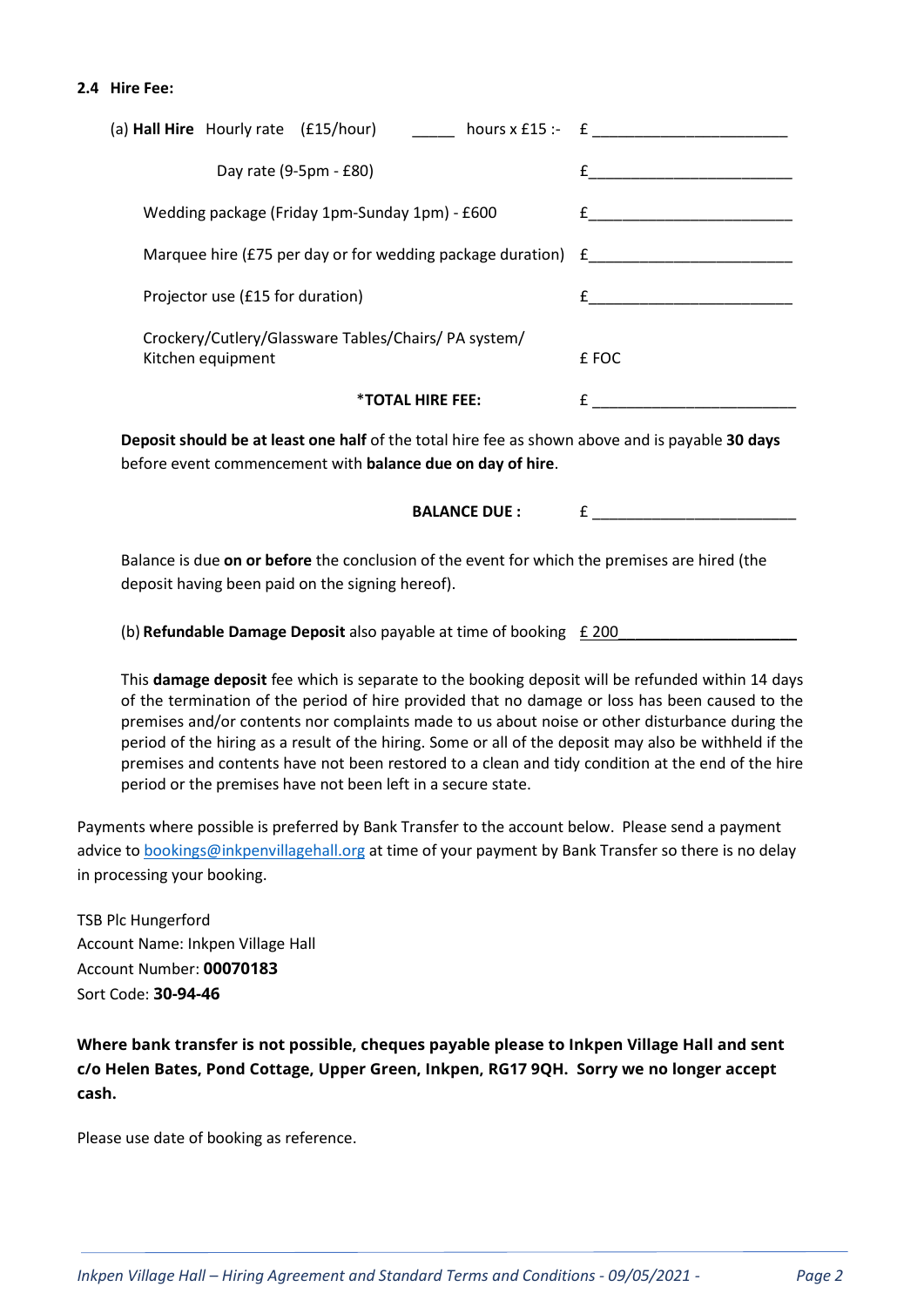# 2.5 Premises:

Whole of hall or parts of hall (Delete where not required): Hall /Kitchen / Committee Room upstairs

# Additional requirements. Please circle what is required: Crockery / Cutlery / Glassware / Projector (£15 surcharge) / Marquee (£75 hire charge)

Tables/Chairs/All kitchen equipment ie fridge, microwave, cooker, kettles, Burco Boiler, Coffee machine are all available to use freely as part of hire. Tea towels, washing up liquid etc provided.

## 2.6 Purpose/description of hiring:

| Is this a Commercial Hire?                                        | Yes/No |
|-------------------------------------------------------------------|--------|
| Is food (other than cakes/biscuits) to be provided at the event:- | Yes/No |
| Is alcohol to be provided at the event                            | Yes/No |
| If so will a charge be made for the alcohol                       | Yes/No |
| Will a film be shown at the event                                 | Yes/No |
| Will live music be performed or recorded at the event             | Yes/No |

# 3. Licensing

- 3.1 The village hall does not hold a premises licence and a Temporary event Notice (TEN) must be obtained from West Berkshire Council licensing department for any of the following regulated entertainment and licensable activities: performance of a play, the exhibition of a film, an indoor sporting event, performance of live music or playing recorded music, a dance or dancing, the serving of alcohol.
- 3.2 If any of the activities described in 3.1 are planned, you must advise the village hall at the time of booking. Failure to do so may result in cancellation of the hiring without compensation as there is a limit on the number of TENS which can be granted annually for any premises. The hirer shall be responsible for obtaining the TEN (because the holder of an approved TEN must be present on the premises during the whole of the licensed period). A TEN application currently costs £21.
- 3.3 You must agree not to exceed the maximum permitted number of people per room including the organisers/performers.

| Hall           | ∩∩ |
|----------------|----|
| Committee room |    |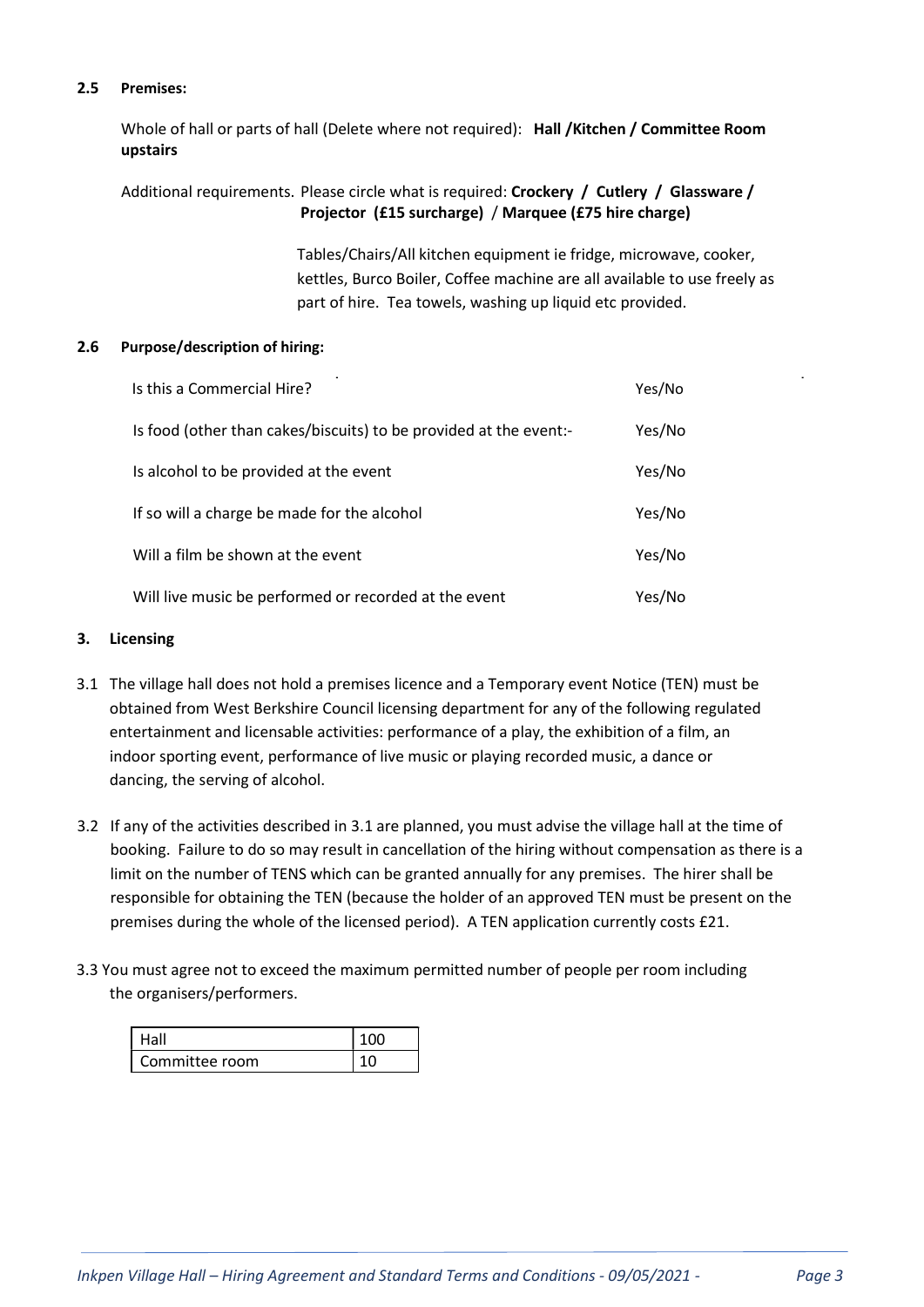- 4. We and you hereby agree that the Standard Conditions of Hire (attached) and any additional conditions imposed under the Premises Licence (clause 3.1) or that we deem necessary form part of the terms of this Agreement unless we and you agree in writing.
- 5. None of the provisions of this Agreement are intended to or will operate to confer any benefit pursuant to the Contracts (Rights of Third Parties) Act 1999 on a person who is not named as a party to this Agreement.

As Witness the hands of the parties hereto:

Signed by the person named at 2.2(b) above, duly authorised, on behalf of the Village Hall's Management Committee

Signed by the person named at 2.3(a) above or at 2.3(c) above, duly authorised, on behalf of the organisation named at 2.3(b) above, where applicable

> Please print pages 1-4 of this agreement and return to Mrs Helen Bates Address: c/o Pond Cottage, Upper Green, Inkpen, RG17 9QH Email: bookings@inkpenvillagehall.org Tel: 0756 828 4750 (Mob: 07963 647087)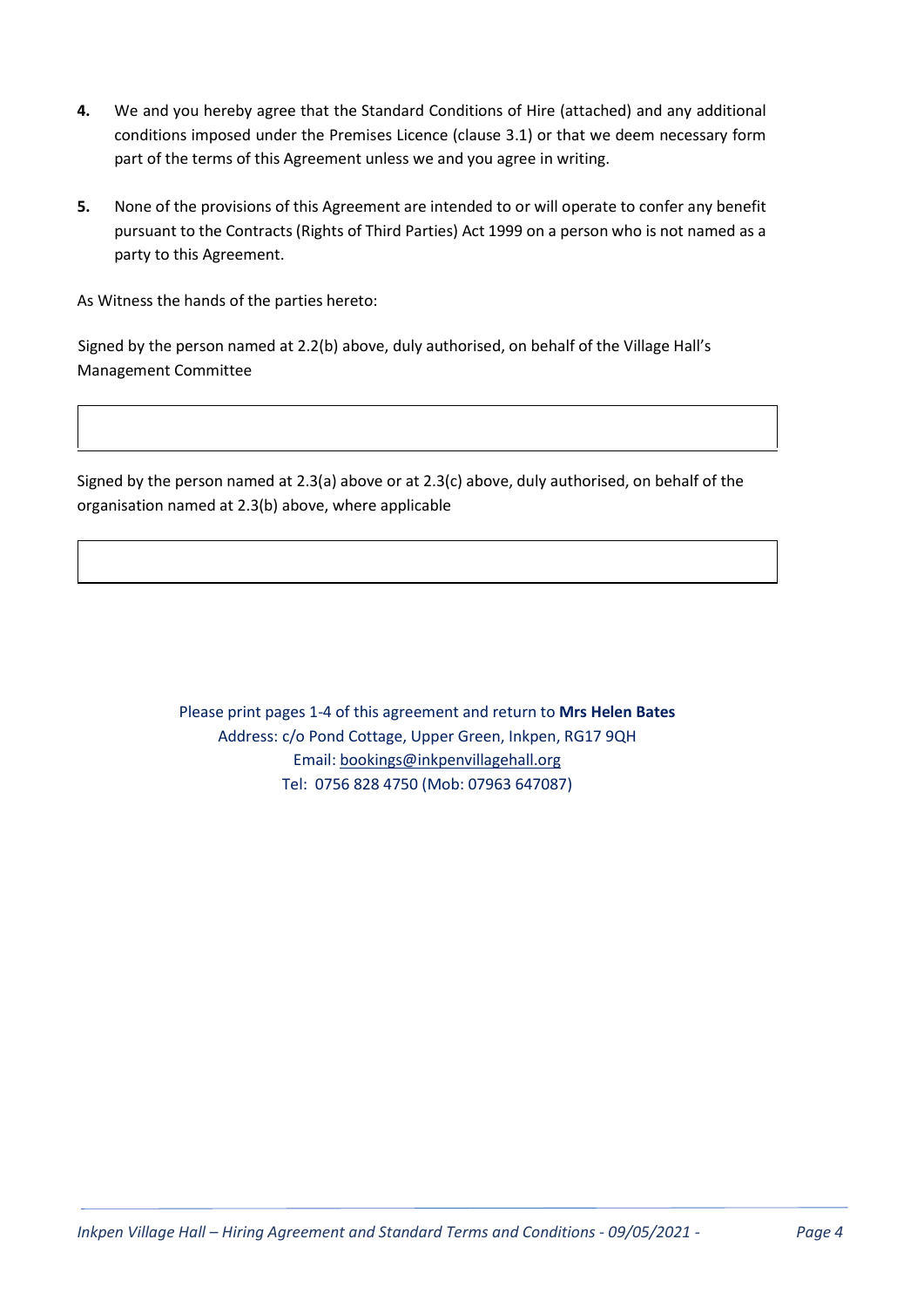# Standard conditions of hire (Inkpen Village Hall)

If you are in any doubt as to the meaning of any of the conditions you must seek clarification from us without delay.

## 1. Age

You, not being a person under 18 years of age, hereby accept responsibility for being in charge of and on the premises at all times when the public are present and for ensuring that all conditions, under this Agreement, relating to management and supervision of the premises are met.

#### 2. Supervision

During the period of the hiring you are responsible for:

- (i) supervision of the premises, the fabric and the contents;
- (ii) care of the premises, safety from damage however slight or change of any sort;
- (iii) the behaviour of all persons using the premises whatever their capacity, including proper supervision of car parking arrangements so as to avoid obstruction of the highway; and
- (iv) as directed by the Hall Secretary, making good or paying for all damage (including accidental damage) to the premises or to the fixtures, fittings or contents and for loss of contents.

#### 3. Use of premises

You must not use the premises (including the car park) for any purpose other than that described in the Hiring Agreement and must not sub-hire or use the premises or allow the premises to be used for any unlawful or unsuitable purpose or in any unlawful way nor do anything or bring onto the premises anything which may endanger the same or render invalid any insurance policies in respect thereof nor allow the consumption of alcohol thereon without written permission.

#### 4. Insurance and indemnity

- a) There hirer is liable for:-
	- (i) the cost of repair of any damage (including accidental and malicious damage) done to any part of the premises including the curtilage thereof or the contents of the premises
	- (ii) the cost of repair of any damage (including accidental and malicious damage) done to our service
	- (iii) all claims, losses, damages and costs made against or incurred by us , our employees, volunteers, agents or invitees in respect of damage or loss of property or injury to persons arising as a result of the use of the premises (including the storage of equipment) or our service by you, and
	- (iv) all claims, losses, damages and costs made against or incurred by us as a result of any nuisance caused to a third party as a result of the use of the premises or our Wi-Fi service by you, and

subject to sub-clause (b), you are advised to indemnify the village hall against such liabilities.

- b) We hold adequate insurance to insure the liabilities described in sub-clauses a)(i) and a) (ii) above and may, at our discretion and in the case of non-commercial Hirers, insure the liabilities described in sub-clauses (a) iii) and iv) above. We will claim on our insurance for any liability you incur but you must indemnify us against:
	- (i) any insurance excess incurred and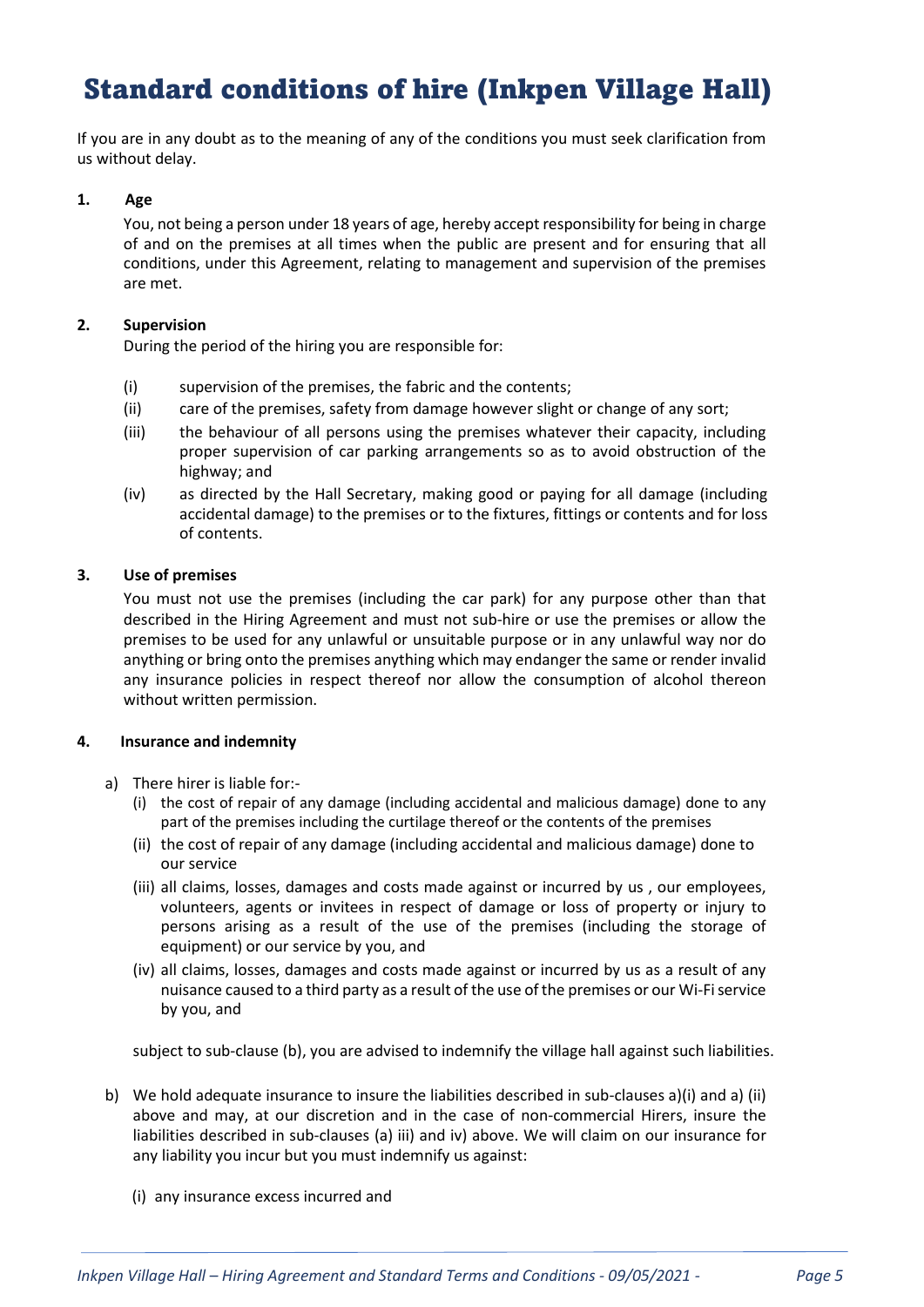(ii)the difference between the amount of the liability and the monies received under the insurance policy.

c) Where we do not insure against the liabilities described in sub-clauses (a) iii) and iv) above, you must take out adequate insurance to insure such liability and on demand shall produce the policy and current receipt or other evidence of cover to our hall secretary. Failure to produce such policy and evidence of cover will render the hiring void and enable the hall secretary to rehire the premises to another Hirer.

We are insured against any claims arising out of our own negligence.

#### 5. Gaming, betting and lotteries

You must ensure that nothing is done on or in relation to the premises in contravention of the law relating to gaming, betting and lotteries.

#### 6. Music copyright licensing

You must ensure that you hold the relevant licences under Performing Right Society (PRS) and the Phonographic Performance Licence (PPL). The village hall does not hold this licence.

#### 7. Film

You must restrict children from viewing age-restricted films classified according to the recommendations of the British Board of Film Classification. You must ensure that you have the appropriate copyright licences for film. This Agreement confers the required permission on you. (The Deregulation Act 2015 requires you to have our written permission to show a film).

#### 8. Childcare Act 2006

You must ensure that any activities for children, young people and other vulnerable adults are only provided by fit and proper persons in accordance with the Safeguarding Vulnerable Groups Act 2006 and any subsequent legislation. When requested, you must provide us with a copy of your Safeguarding Policy and evidence that you have carried out relevant checks through the Disclosure and Barring Service (DBS).

#### 9. Public safety compliance

You must comply with all conditions and regulations made in respect of the premises by the Local Authority, the Licensing Authority, and the hall's Fire Risk Assessment or otherwise, particularly in connection with any event which constitutes regulated entertainment, at which alcohol is sold or provided or which is attended by children. You must also comply with the hall's health and safety policy.

You must call the Fire Service to any outbreak of fire, however slight, and details must be given to the secretary of the management committee.

- (a) You acknowledge that you have received instruction in the following matters:
	- The action to be taken in event of fire. This includes calling the Fire Brigade and evacuating the hall.
	- The location and use of fire equipment. (By receipt of diagram of location with handover of keys.)
	- Escape routes and the need to keep them clear.
	- Method of operation of escape door fastenings.
	- Appreciation of the importance of any fire doors and of closing all fire doors at the time of a fire.
	- Location of the first aid box.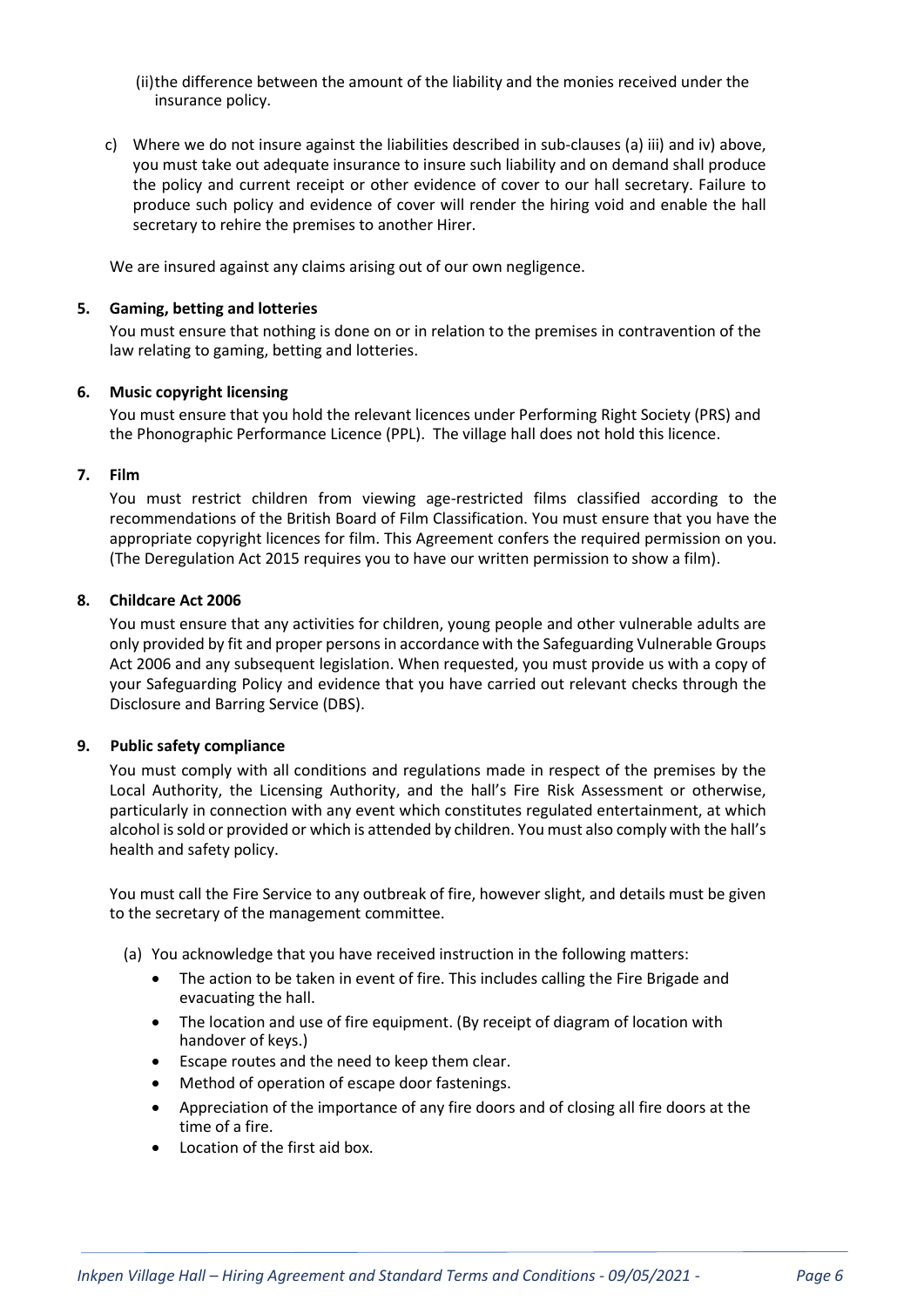- (b) In advance of any activity whether regulated entertainment or not you must check the following items:
	- That all fire exits are unlocked and panic bolts in good working order.
	- That all escape routes are free of obstruction and can be safely used for instant free public exit.
	- That any fire doors are not wedged open.
	- That exit signs are illuminated.
	- That there are no fire hazards on the premises.
	- That the emergency lighting supply illuminating all exit signs and routes is turned on during the whole of the time the premises are occupied (Note: this is operated by an automatic mains failure switching device and hence does not need to be checked).

## 11. Noise

You must ensure that the minimum of noise is made on arrival and departure, particularly late at night and early in the morning. You must, if using sound amplification equipment, make use of any noise limitation device provided at the premises and comply with any other licensing condition for the premises. Where an event continues later than 23:00 hours you must ensure that all windows (including roof lights) and doors are kept closed after this time.

## 12. Drunk and disorderly behaviour and supply of illegal drugs

You must ensure that in order to avoid disturbing neighbours of the hall and avoid violent or criminal behaviour:

(i) no one attending the event consumes excessive amounts of alcohol (ii)no illegal drugs are brought onto the premises.

Drunk and disorderly behaviour is not permitted either on the premises or in its immediate vicinity. We will ask any person suspected of being drunk, under the influence of drugs or who is behaving in a violent or disorderly way to leave the premises in accordance with the Licensing Act 2003.

## 13. Supply of Alcohol

Where permission has been given for an event at which alcohol is to be served (whether or not a charge is to be made for its supply), you are responsible for ensuring it is not consumed by persons under the age of 18. You must implement a Challenge 25 policy (ie if the person to whom alcohol is to be supplied for consumption appears to be under the age of 25 years, proof that that person is over 18 years of age must be shown).

## 14. Health and hygiene

You must, if preparing, serving or selling food, observe all relevant food health and hygiene legislation and regulations. In particular dairy products, vegetables and meat on the premises must be refrigerated and stored in compliance with the Food Temperature Regulations. The premises are provided with a refrigerator but not a thermometer.

## 15. Electrical appliance safety

You must ensure that any electrical appliances brought by you to the premises and used there are safe, in good working order, and used in a safe manner in accordance with the Electricity at Work Regulations 1989. Where a residual circuit breaker is provided you must make use of it in the interests of public safety.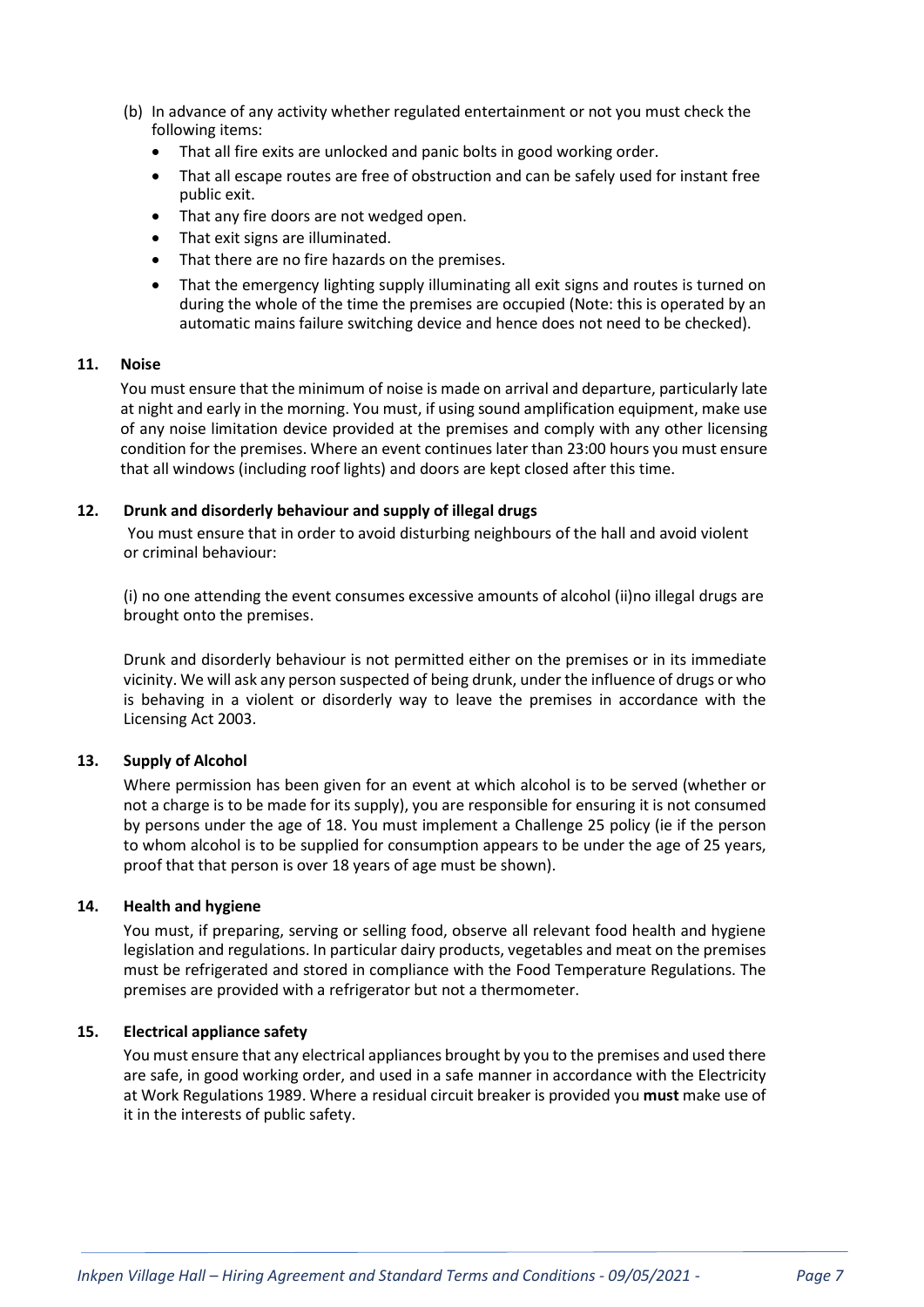## 16. Stored equipment

We accept no responsibility for any stored equipment or other property brought on to or left at the premises, and all liability for loss or damage is hereby excluded. All equipment and other property (other than stored equipment) must be removed at the end of each hiring or fees will be charged for each day or part of a day at the hire fee per hiring until the same is removed.

We may at our discretion dispose of any items referred to below by sale or otherwise on such terms and conditions as we think fit, and charge you any costs we incur in storing and selling or otherwise disposing of the same, in any of the following circumstances:

- (a) Your failure either to pay any charges in respect of stored equipment due and payable or to remove the same within 7 days after the agreed storage period has ended.
- (b) Your failure to dispose of any property brought on to the premises for the purposes of the hiring.

## 17. Smoking

You must comply with the prohibition of smoking in public places provisions of the Health Act 2006 and regulations made thereunder. We will ask any person who breaches this provision to leave the premises. You must ensure that anyone wishing to smoke does so outside and disposes of cigarette ends, matches etc. in a tidy and responsible manner, so as not to cause a fire.

#### 18. Accidents and dangerous occurrences

You must report to us as soon as possible any failure of our equipment or equipment brought in by you. You must report all accidents involving injury to the public to us as soon as possible and complete the relevant section in our accident book. You must report certain types of accident or injury on a special form to the Incident Contact Centre. Our Hall Secretary will give assistance in completing this form and can provide contact details of the Incident Contact Centre. This is in accordance with the Reporting of Injuries, Diseases and Dangerous Occurrences Regulations 2013 (RIDDOR).

## 19. Explosives and flammable substances You must ensure that:

- (a) Highly flammable substances are not brought into, or used in any part of the premises and that
- (b) No internal decorations of a combustible nature (e.g. polystyrene, cotton wool) are erected without our consent. No decorations are to be put up near light fittings or heaters.
- (c) Naked flames must be restricted to birthday cake candles or similar.

#### 20. Heating

You must ensure that no unauthorised heating appliances are used on the premises when open to the public without our consent. Portable Liquefied Propane Gas (LPG) heating appliances must not be used. Hot water and heating for the premises is programmed to operate according to usage and ambient temperature. Please do not attempt to tamper with the heating controls without advice.

#### 21. Animals

You must ensure that Guide dogs, Hearing dogs and assistance dog owners are allowed on the premises. Otherwise you must ensure that no animals (including birds) are brought into the premises, other than for a special event agreed to by us. No animals whatsoever are to enter the kitchen at any time.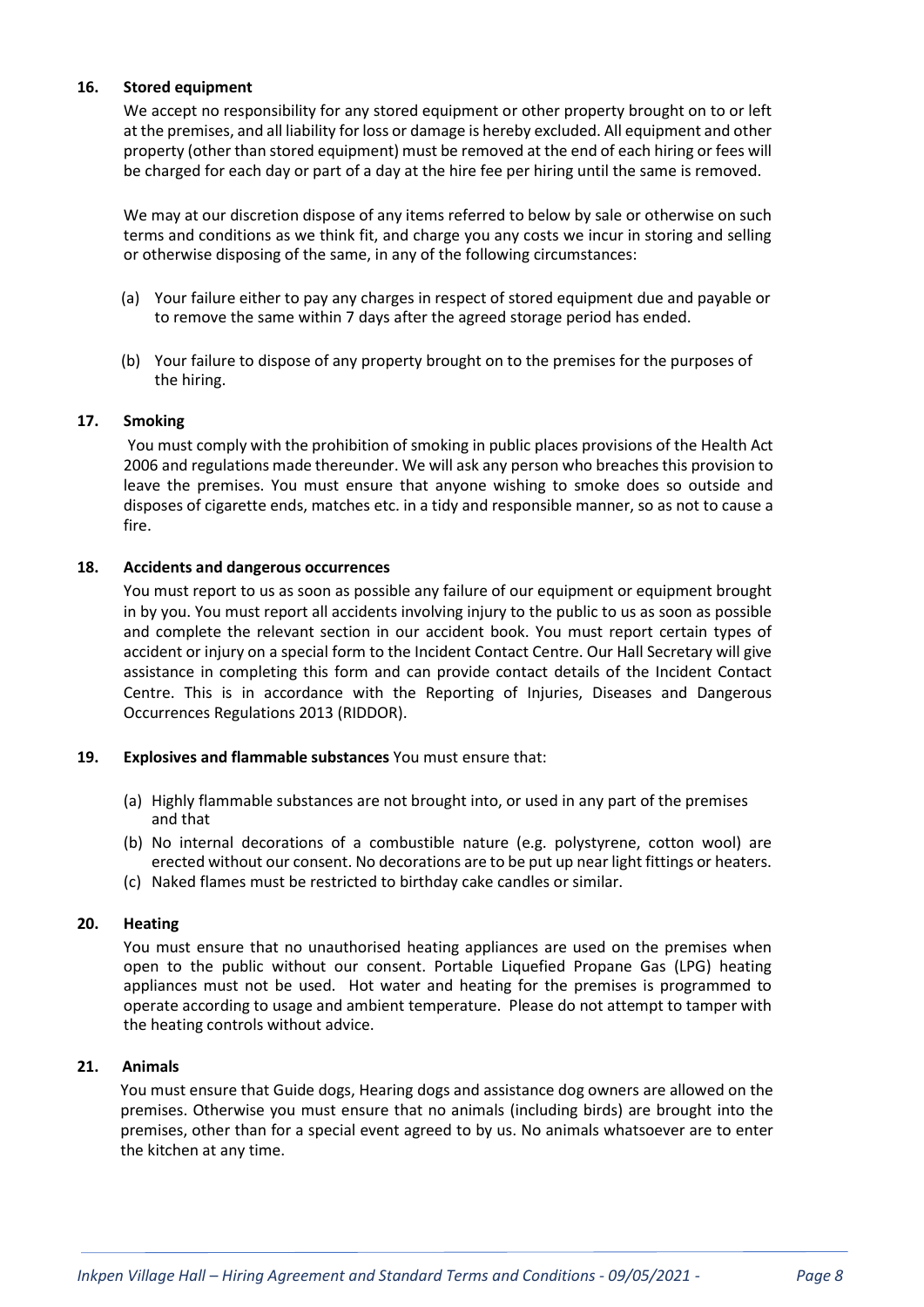# 22. Fly posting

You must not carry out or permit fly posting or any other form of unauthorised advertisements for any event taking place at the premises, and must indemnify us and keep us indemnified accordingly against all actions, claims and proceedings arising from any breach of this condition. Failure to observe this condition may lead to your prosecution by the local authority.

## 23. Sale of goods

You must, if selling goods on the premises, comply with Fair Trading Laws and any code of practice used in connection with such sales. In particular, you must ensure that the total prices of all goods and services are prominently displayed, as must be the organiser's name and address and that any discounts offered are based only on Manufacturers' Recommended Retail Prices.

## 24. Wi-Fi Service

When using the Wi-Fi service, you always agree to be bound by the following provisions:

(i) not to use the Wi-Fi service for any for the following purposes:

(a) disseminating any unlawful, harassing, libellous, abusive, threatening, harmful, vulgar, obscene or otherwise objectionable material or otherwise breaching any laws;

(b) transmitting material that constitutes a criminal offence or encourages conduct that constitutes a criminal offence, results in civil liability or otherwise breaches any applicable laws, regulations or code of practice;

(c) interfering with any other person's use or enjoyment of the Wi-Fi service; or

(d) making, transmitting or storing electronic copies of material protected by copyright without permission of the owner;

(ii) to keep any username, password, or any other information which forms part of the Wi-Fi service security procedure confidential and not to disclose it to any third party.

## 28. Cancellation

If you wish to cancel the booking before the date of the event and we are unable to conclude a replacement booking, the question of the payment or the repayment of the fee shall be at our discretion, however we will work on a sliding scale as below:

- Over 3 months' notice of cancellation will result in a full refund of monies paid
- 1- 2 months' notice of cancellation will result in a full refund of deposit plus half of any extra paid over the deposit
- Less than 1 months' notice of cancellation will result in no return of deposit.

Special circumstances shall be viewed individually by the committee.

We reserve the right to cancel this hiring by giving you written notice in the event of:

- (a) The premises being required for use as a Polling Station for a Parliamentary or Local Government election or by-election.
- (b) Our reasonably considering that (i) such hiring will lead to a breach of licensing conditions, if applicable, or other legal or statutory requirements, or (ii) unlawful or unsuitable activities will take place at the premises as a result of this hiring.
- (c) The premises becoming unfit for your intended use.
- (d) An emergency requiring use of the premises as a shelter for the victims of flooding, snowstorm, fire, explosion or those at risk of these or similar disasters.

In any such case you would be entitled to a refund of any deposit already paid, but we will not be liable to you for any resulting direct or indirect loss or damages whatsoever.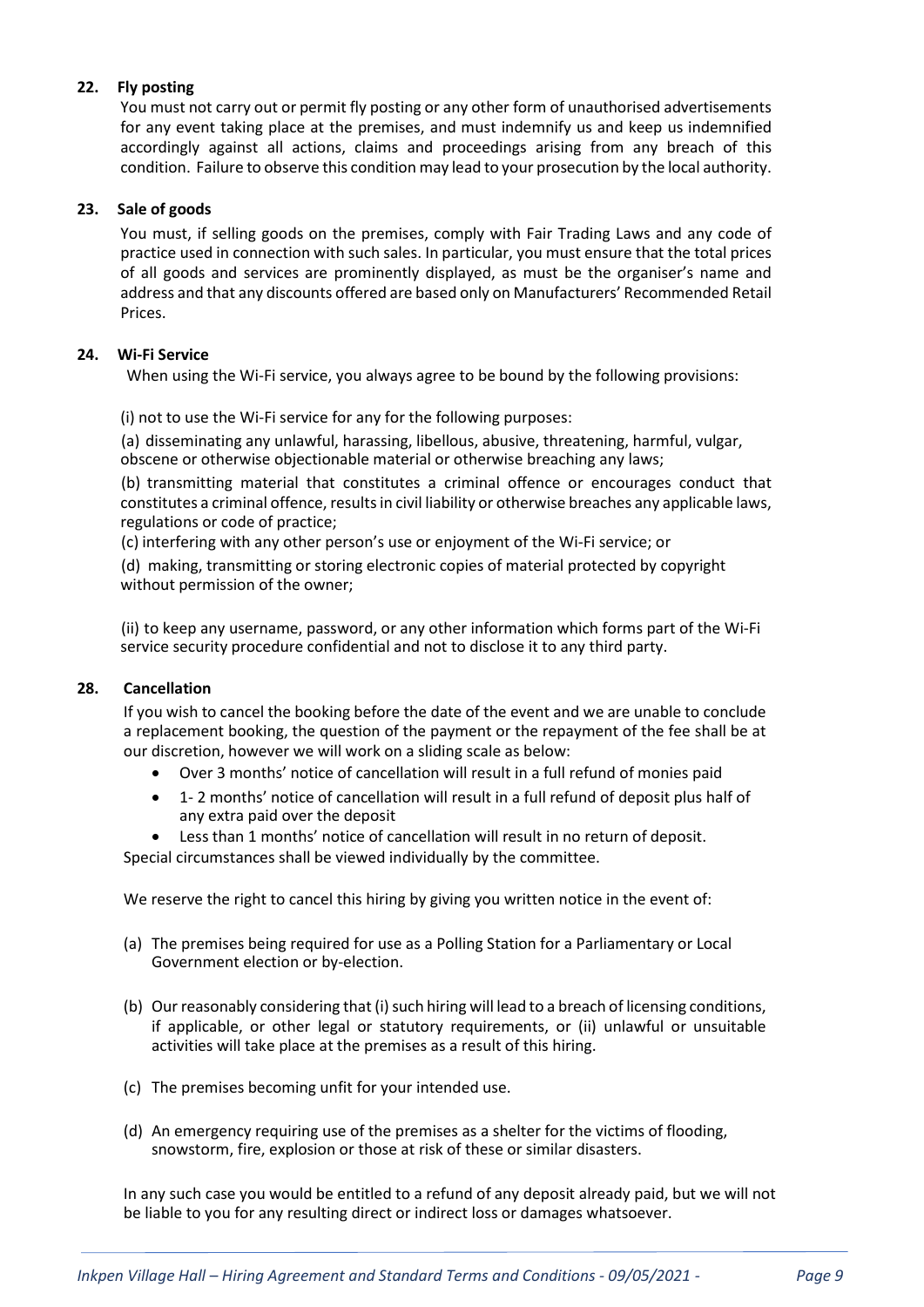# 29. End of hire

You are responsible for leaving the premises and surrounding area in a clean and tidy condition, properly locked and secured unless directed otherwise and any contents temporarily removed from their usual positions properly replaced, otherwise we may make an additional charge. In particular, the hirer must check lights, taps, windows, heaters and cooking equipment. All rooms including toilets must be left in a reasonable clean state. This means swept with any spillages wet-mopped up – please do not use any detergents on the wooden floor. Mops, brooms and buckets shall be left clean. These can be found in the cupboard to the right of the main entrance.

## 30. No alterations

You must not make any alterations or additions to the premises, nor install or attach any fixtures or placards, decorations or other articles in any way to any part of the premises without our prior written approval. In our discretion, any alteration, fixture or fitting or attachment which we have approved may remain in the premises at the end of the hiring. Such items will become our property unless you remove them and you must make good to our satisfaction any damage you cause to the premises by such removal.

# 31. No rights

This Agreement constitutes permission only to use the premises and confers no tenancy or other right of occupation on you.

# 32. Hiring Agreement Appendix - Inkpen Village Hall - Special Conditions of Hire during COVID-19, Note: These conditions are supplemental to, not a replacement for, the hall's ordinary conditions of hire

## SC1:

You, the hirer, will be responsible for ensuring those attending your activity or event comply with the COVID-19 Secure Guidelines while entering and occupying the hall, as displayed at the hall entrance, in particular using the hand sanitiser supplied when entering the hall and after using tissues.

## SC2:

You undertake to comply with the actions identified in the hall's risk assessment, of which a copy is on the hall noticeboard.

## SC<sub>3</sub>:

EITHER: You will be responsible for cleaning door handles, light switches, window catches, equipment, toilet handles and seats, wash basins and all surfaces likely to be used during your period of hire before other members of your group or organisation arrive and to keep the premises clean through regular cleaning of surfaces during your hire, paying particular attention to wash hand basins and kitchen sinks (if used), using either the products supplied (which will be in a clearly accessible location) or your own ordinary domestic products. You will be required to clean again on leaving.

Please take care cleaning electrical equipment. Use cloths - do not spray!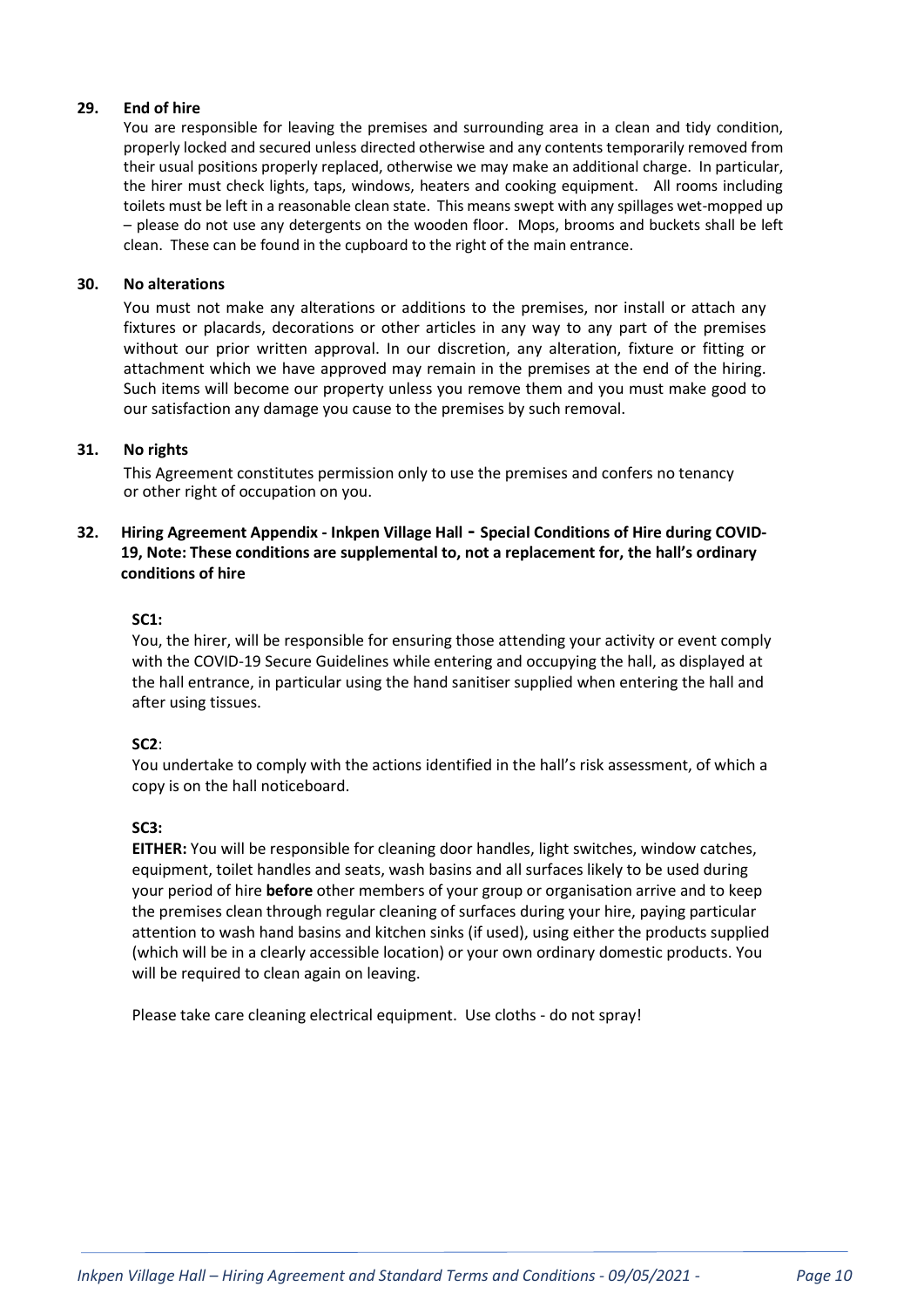# SC4:

You will make sure that everyone likely to attend your activity or event understands that they MUST NOT DO SO if they or anyone in their household has had COVID-19 symptoms in the last 48 hours, and that if they develop symptoms within 10 days of visiting the premises they MUST use the Test and Trace system to alert others with whom they have been in contact. They MUST get a COVID-19 antigen test.

## SC5:

You will keep the premises well ventilated throughout your hire, with windows and doors (except fire doors) open as far as convenient. You will be responsible for ensuring they are all securely closed on leaving.

# SC6:

You will ensure that no more than [according to government guidelines at time of hire] people attend your activity/event, in order that social distancing can be maintained. You will ensure that everyone attending maintains 2m social distancing while waiting to enter the premises, observes any one-way system within the premises, and as far as possible observes social distancing of 1m plus mitigation measures when using more confined areas (e.g. moving and stowing equipment, accessing toilets) which should be kept as brief as possible. You will make sure that no more than one person uses each suite of toilets at one time.

## SC7:

You will take particular care to ensure that social distancing is maintained for any persons aged 70 or over or likely to be clinically more vulnerable to COVID-19, including for example keeping a 2m distance around them when going in and out of rooms and ensuring they can access the toilets, kitchen or other confined areas without others being present. For some people, passing another person in a confined space is less risky, but for older people that should be avoided.

## SC8:

You will position furniture or the arrangement of the room as far as possible to facilitate social distancing of 2m between individual people or groups of up to two households or 1m with mitigation measures such as: seating side by side, with at least one empty chair between each person or household group, rather than face-to-face, and good ventilation. If tables are being used, you will place them so as to maintain social distancing across the table between people from different household groups who are face-to-face e.g. using a wide U-shape.

## SC9:

You are asked to keep a record of the name and contact telephone number or email of all those who attend in the provide book for your event for a period of 3 weeks after the event and provide the record to NHS Track and trace if required. (People are not obliged to provide details)

## SC10:

You will be responsible for the disposal of all rubbish created during your hire, including tissues and cleaning cloths. [in the wheelie bin provided outside the hall as you leave]

## SC11:

 [You will encourage users to bring their own drinks and food] or [You will be responsible, if drinks or food are made, for ensuring that all crockery and cutlery is washed in hot soapy water, dried and stowed away. You will bring your own clean tea towels, so as to reduce risk of contamination between hirers, and take them away. We will provide washing up liquid and washing up cloths.]